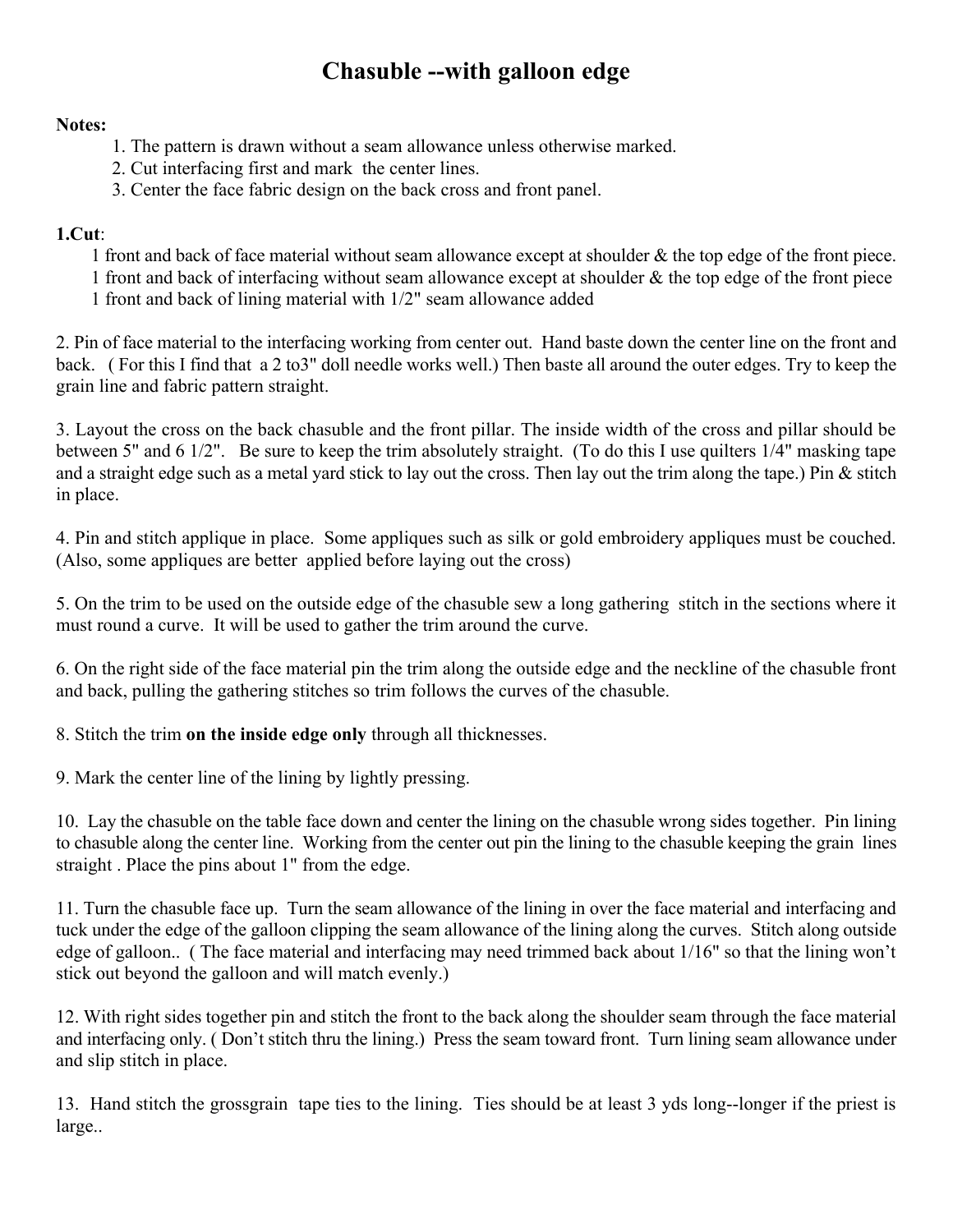### **Stole--with galloon edge**

#### 1 **Cut**:

2 lining pieces with 1/2" seam allowance added

2 face pieces with no seam allowance except at center back

2 interfacing with no seam allowance except at center back

2. Pin and hand baste interfacing to the face material.

3. With right sides together, stitch center back seam of stole with ½" seam.

4. Pin galloon along the edge of the stole and stitch on **the inside edge only**. Apply crosses. A cross is required at the center back but crosses are optional at the stole ends.

5. Stitch center back seam of lining together. Press open.

6. Center lining on stole wrong sides together. Pin lining to stole.

7. Clip lining along curves. Turn seam allowance of lining in over the face material and interfacing and tuck under the edge of the galloon. Stitch along the outside edge of the galloon along the stole sides.

8. Turn seam allowance of lining on stole ends over the face material and interfacing and baste. Do not baste through the galloon. Tuck the fringe under the galloon and pin. Stitch in place through all thicknesses.

## **Maniple with galloon edge**

 1. Make the maniple in the same manner as the stole steps 1 thru 6. Remember to put the required cross at the center seam.

7. Cut a 13" piece of 1/4" elastic. Stitch an elastic loop tothe lining at the center seam. Fold the maniple in half and tack stitch about 9" down from the center seam on each edge.

## **Chalice Veil with galloon edge**

1.Cut:

1 lining piece 22" x 22" square

1 face piece 21" x 21" square

2. Sew cross to the middle front of the face material and trim around edge.

3. Center and pin lining, wrong sides together, to face material.

4 Turn lining seam allowance under (as in chasuble) and stitch. Press.